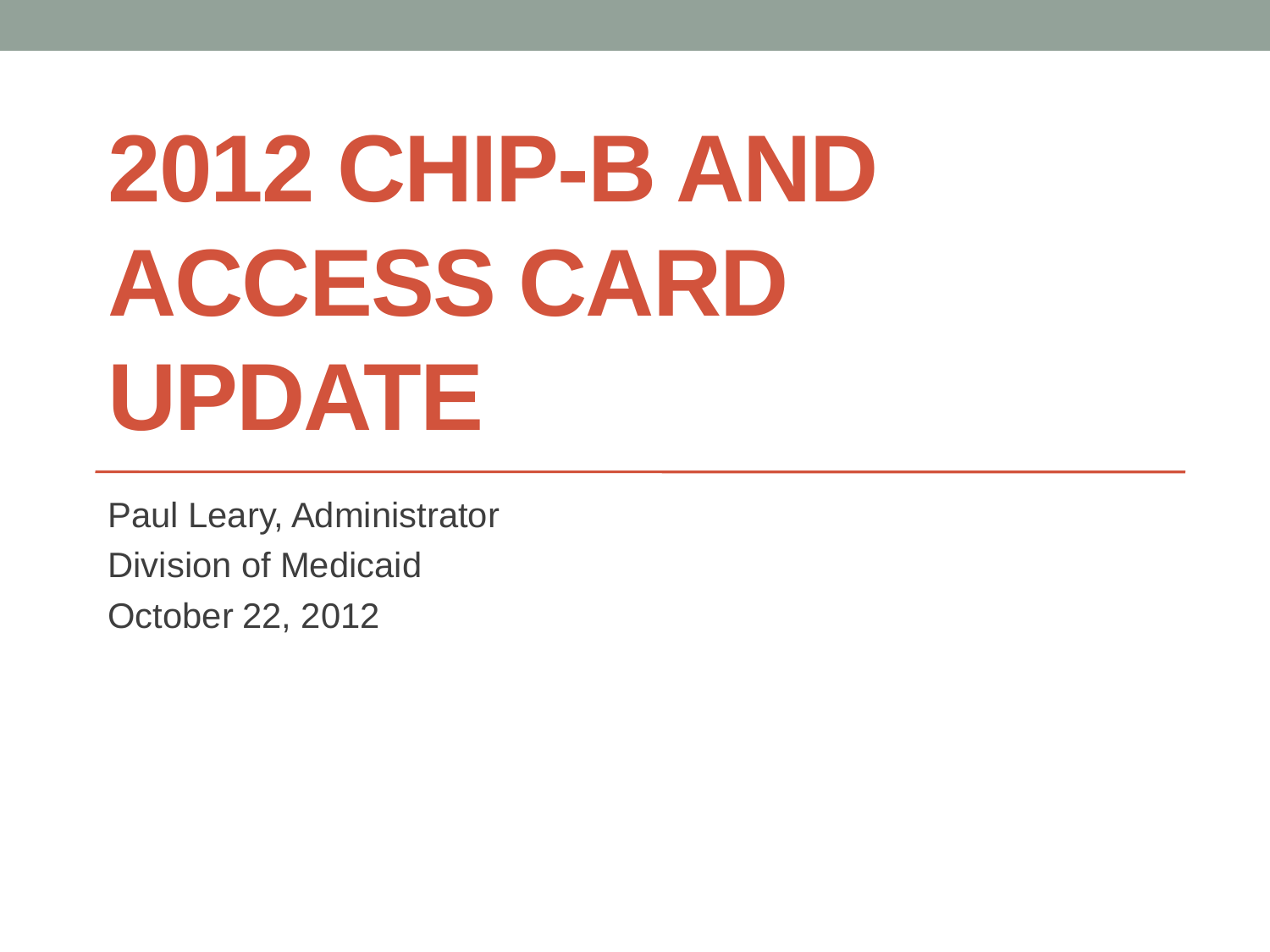#### *Premium Assistance / Direct Coverage through Title XXI*

| Program                                                                                | <b>Number of Eligible</b><br><b>Children (June 11)</b> | <b>Number of Eligible</b><br><b>Children (June 12)</b> |  |
|----------------------------------------------------------------------------------------|--------------------------------------------------------|--------------------------------------------------------|--|
| Direct coverage for Title XXI<br>children up to 150% of Federal<br>Poverty Level (FPL) | 17,045                                                 | 17,334                                                 |  |
| Direct coverage for children 150-<br><b>185 FPL</b>                                    | 7,792                                                  | 7,903                                                  |  |
| <b>Children Access Card</b>                                                            | 25                                                     | 28                                                     |  |
| <b>Access to Health Insurance</b>                                                      | 490<br>(401 adults & 89 children)                      | 445<br>361 adults & 84 children)                       |  |
| TOTAL                                                                                  | 25,352                                                 | 25,710                                                 |  |

| <b>Access to Health Insurance</b> |     |  |  |  |  |
|-----------------------------------|-----|--|--|--|--|
| <b>Participating Employers</b>    | 1つっ |  |  |  |  |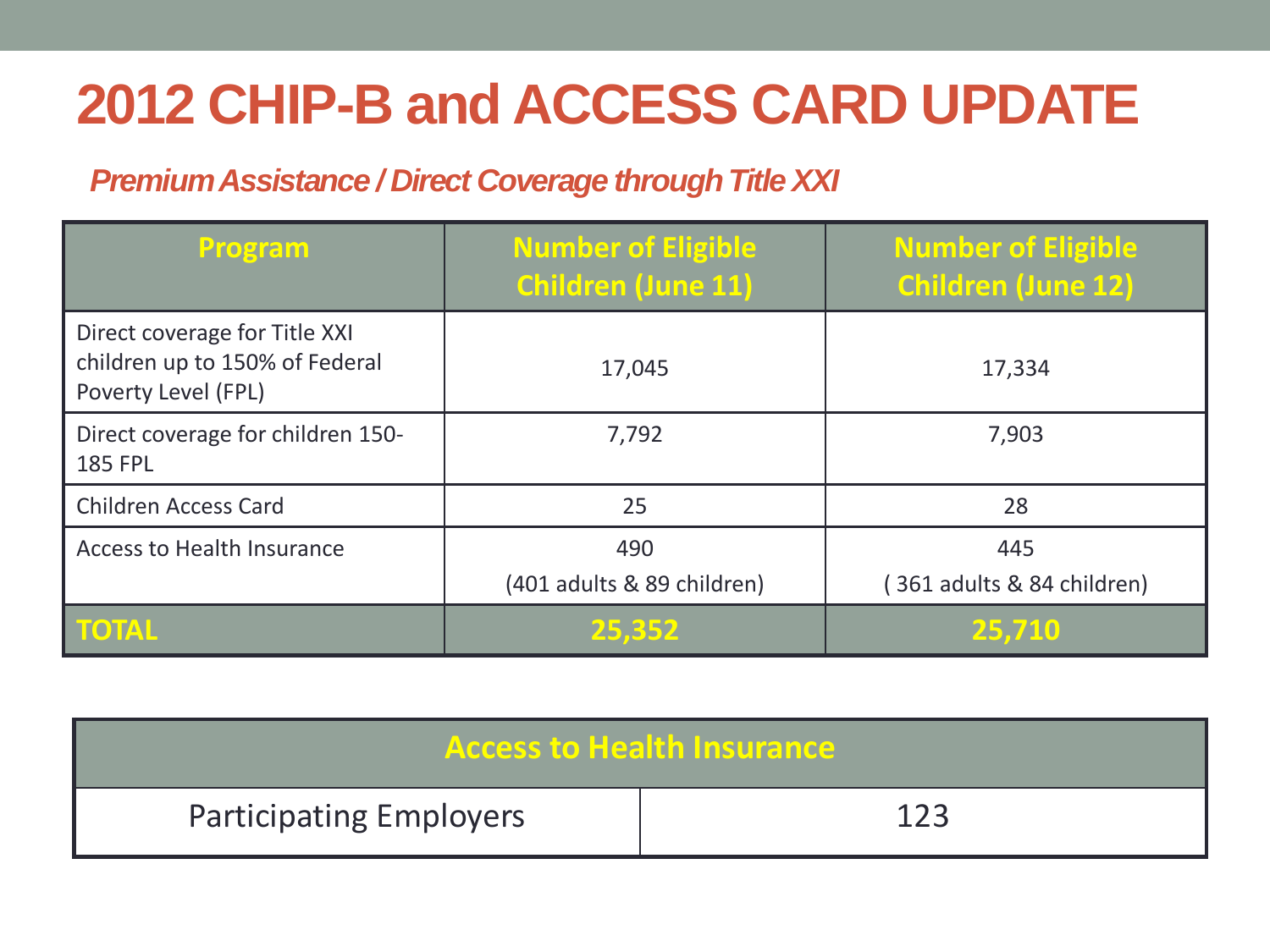#### *Premiums*

- Number of children required to pay a premium as of June  $2012 = 13, 377$
- Approximately 70% of these children have earned Preventive Health Assistance (PHA) wellness points which offset some or all of the premiums owed
- Number of children closed for not paying premiums in  $SFY12 = <1\%$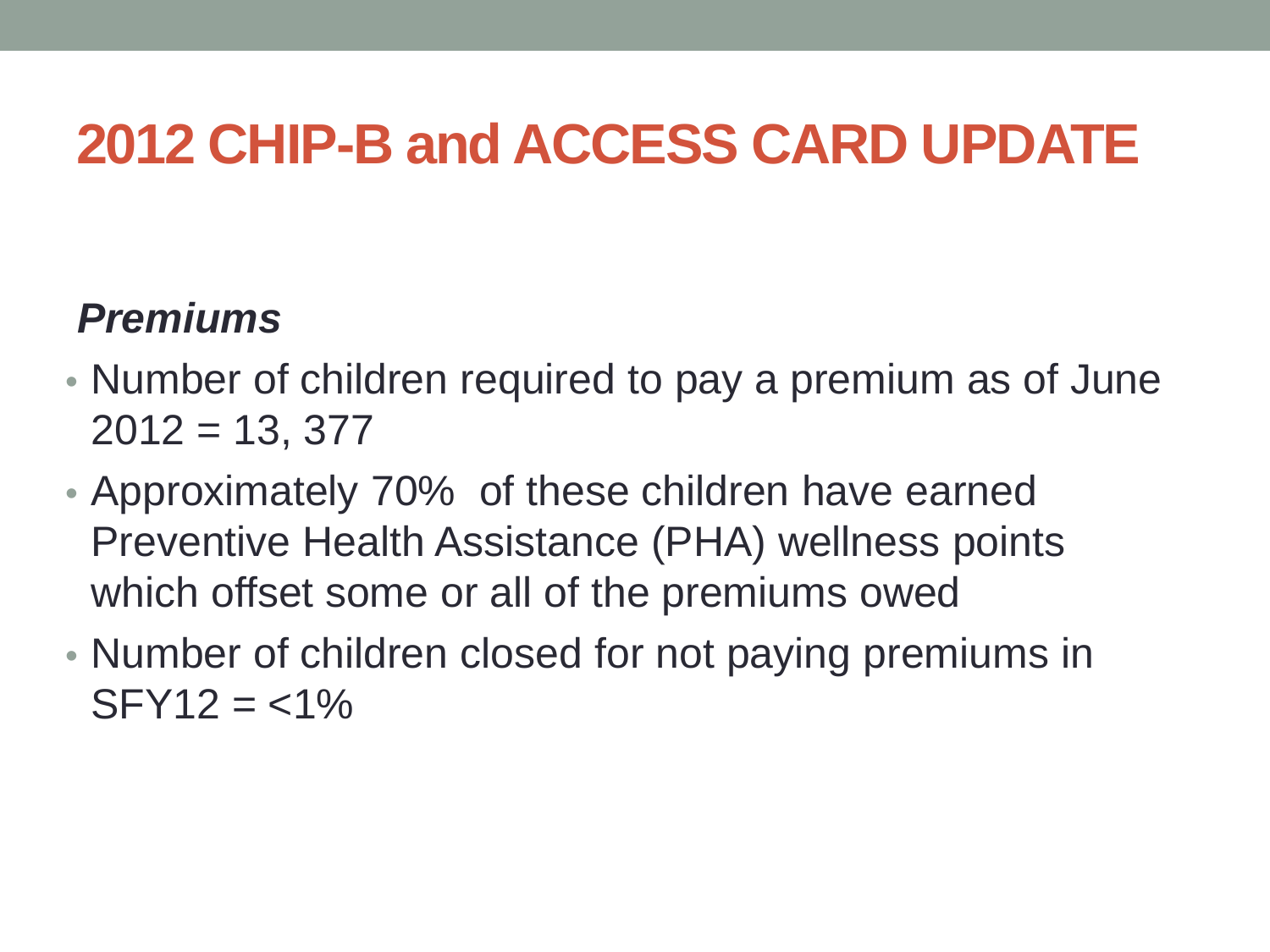#### *Recent Activities*

- Updated brochures and posters distributed to all Idaho school districts, health departments, primary care providers, and other stakeholders
- Child-only application for health care used in outreach activities in conjunction with community partners
- Partnering with Mountain States Group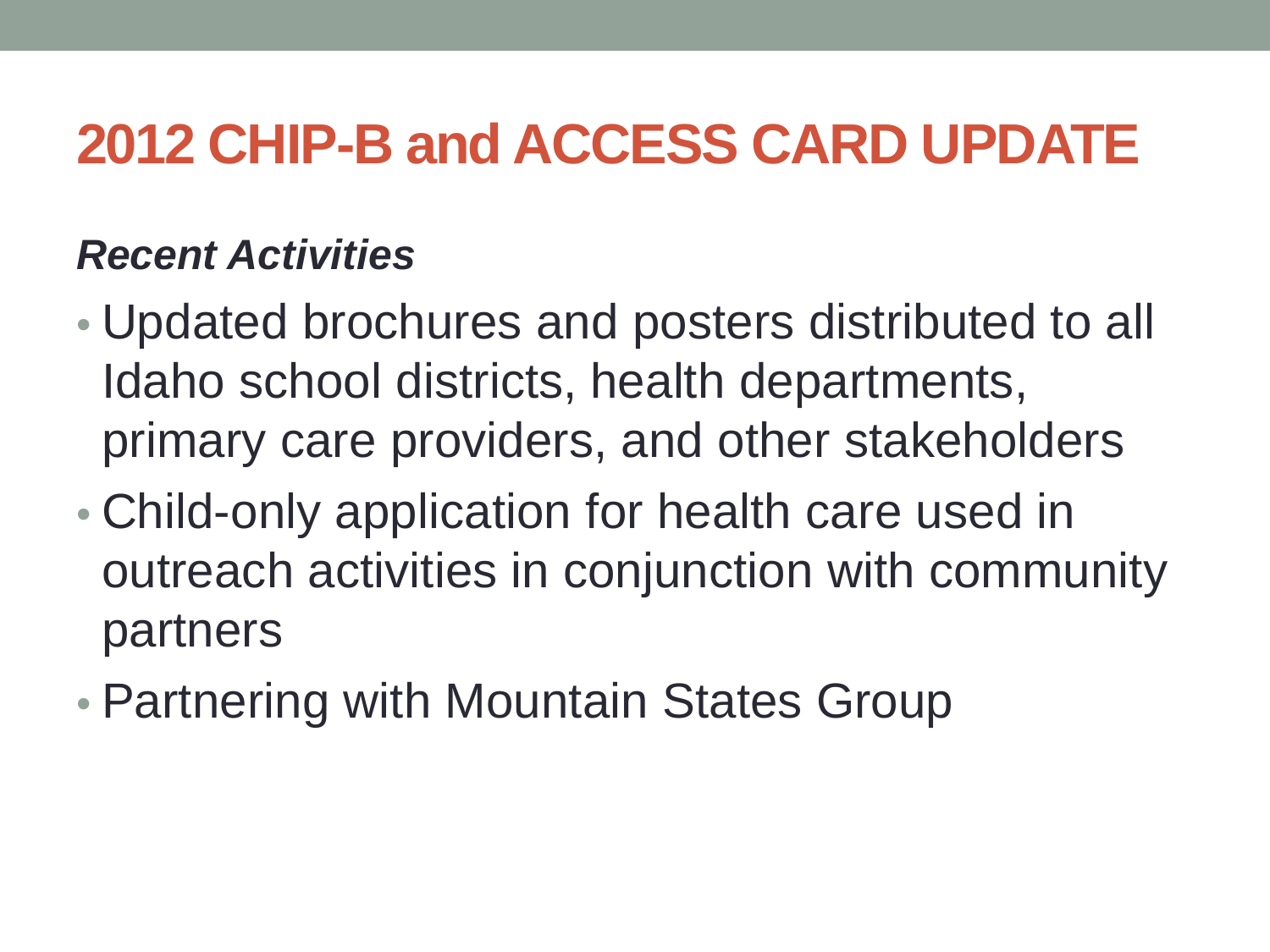#### *Activities*

- Developing transition plan for 2014, which will include transition of Access to Health Insurance and Access Card programs
- Program funding for 2013 and beyond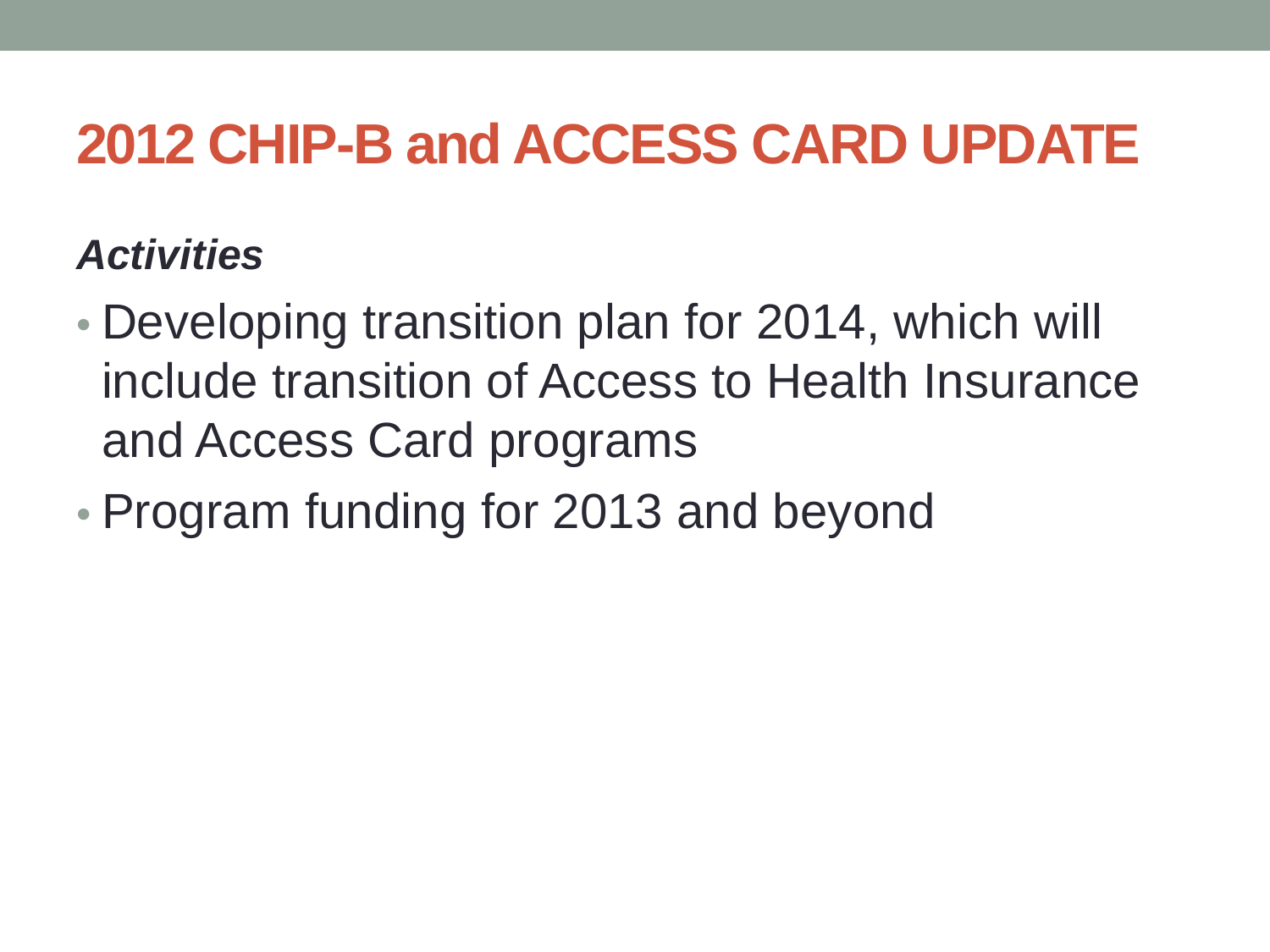#### **CHIP B, CHILDREN'S ACCESS, and ADULT ACCESS INSURANCE PREMIUM TAX FUND PROJECTION - FUND 0173 State Fiscal Years 2005 - 2014**

|                                       |               | <b>Children's</b> | <b>Adult</b>  |               |
|---------------------------------------|---------------|-------------------|---------------|---------------|
|                                       | <b>CHIP B</b> | <b>Access</b>     | <b>Access</b> | <b>Total</b>  |
| <b>Fiscal Year 2010</b>               |               |                   |               |               |
| <b>Balance Forward</b>                | \$984,600     | \$4,071,000       | \$3,319,900   | \$8,375,500   |
| Adjustment                            | 2,000,000     | (2,000,000)       |               | $\Omega$      |
| Premium Tax Receipt (July 09)         | 1,456,600     | 97,100            | 388,400       | 1,942,100     |
| <b>Interest Earned</b>                | 12,700        | 46,900            | 40,700        | 100,300       |
| <b>Total Funds Available SFY 2010</b> | \$4,453,900   | \$2,215,000       | \$3,749,000   | \$10,417,900  |
| Total Expenditures SFY 2010           | (\$3,023,100) | (\$48,100)        | (\$76,700)    | (\$3,147,900) |
| <b>Balance @ June 30, 2010</b>        | \$1,430,800   | \$2,166,900       | \$3,672,300   | \$7,270,000   |
| <b>Fiscal Year 2011</b>               |               |                   |               |               |
| <b>Balance Forward</b>                | \$1,430,800   | \$2,166,900       | \$3,672,300   | \$7,270,000   |
| Adjustment                            | 1,500,000     | (1,500,000)       |               | $\Omega$      |
| Premium Tax Receipt (July 10)         | 473,100       | 31,500            | 126,200       | 630,800       |
| <b>Interest Earned</b>                | 17,700        | 20,600            | 35,500        | 73,800        |
| <b>Total Funds Available SFY 2011</b> | \$3,421,600   | \$719,000         | \$3,834,000   | \$7,974,600   |
| <b>Total Expenditures SFY 2011</b>    | (\$3,270,100) | (\$89,500)        | (\$4,900)     | (\$3,364,500) |
| <b>Balance @ June 30, 2011</b>        | \$151,500     | \$629,500         | \$3,829,100   | \$4,610,100   |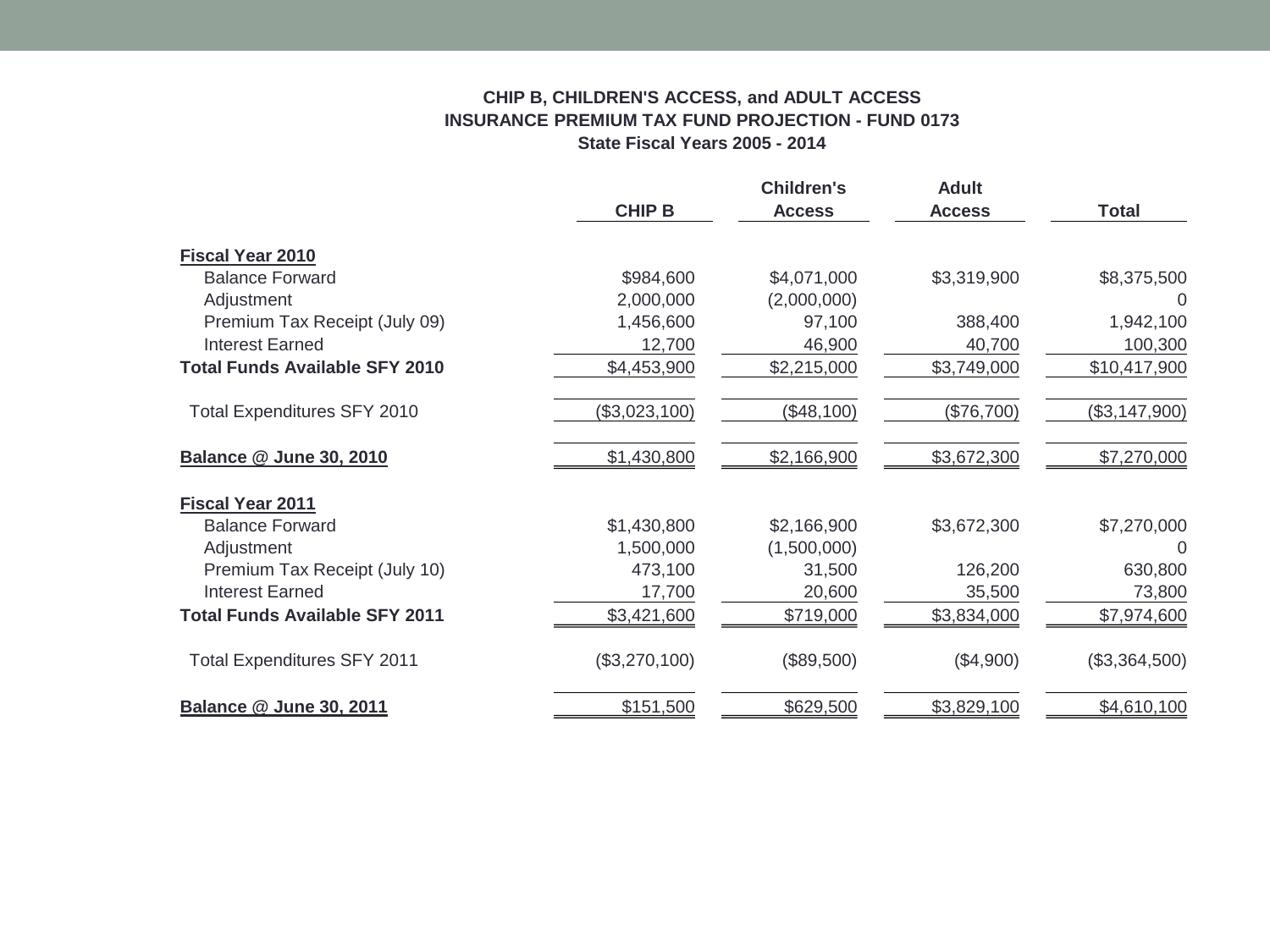#### **CHIP B, CHILDREN'S ACCESS, and ADULT ACCESS INSURANCE PREMIUM TAX FUND PROJECTION - FUND 0173 State Fiscal Years 2005 - 2014**

|                            |                                       |               | <b>Children's</b> | <b>Adult</b>  |               |
|----------------------------|---------------------------------------|---------------|-------------------|---------------|---------------|
|                            |                                       | <b>CHIP B</b> | <b>Access</b>     | <b>Access</b> | <b>Total</b>  |
| <b>Fiscal Year 2012</b>    |                                       |               |                   |               |               |
|                            | <b>Balance Forward</b>                | \$151,500     | \$629,500         | \$3,829,100   | \$4,610,100   |
| Adjustment                 |                                       | 2.700.000     |                   | (2,700,000)   |               |
|                            | Adjustment - Held in Committee        | (2,700,000)   | 0                 | 2,700,000     |               |
|                            | Adjustment - Transfer                 | 650.000       | (650,000)         | $\Omega$      | $\Omega$      |
|                            | Premium Tax Receipt (July 11)         | 524,800       | 35,000            | 139,900       | 699,700       |
| <b>Interest Earned</b>     |                                       | 6,700         | 7,000             | 35,000        | 48,700        |
|                            | <b>Total Funds Available SFY 2012</b> | \$1,333,000   | \$21,500          | \$4,004,000   | \$5,358,500   |
|                            | Total Expenditures SFY 2012           | (\$1,332,300) | (\$4,300)         | (\$123,300)   | (\$1,459,900) |
|                            | <b>Balance @ June 30, 2012</b>        | \$700         | \$17,200          | \$3,880,700   | \$3,898,600   |
| Actuals                    |                                       |               |                   |               |               |
| Estimates Fiscal Year 2013 |                                       |               |                   |               |               |
|                            | <b>Balance Forward</b>                | \$700         | \$17,200          | \$3,880,700   | \$3,898,600   |
|                            | Proposed Adjustment                   | O             | $\Omega$          | $\Omega$      | $\Omega$      |
|                            | Premium Tax Receipt (July 12)         | 600,400       | 40,000            | 160,100       | 800,500       |
|                            | <b>Estimated Interest Earned</b>      | 7,000         | 7,400             | 36,800        | 51,200        |
|                            | <b>Total Funds Available SFY 2013</b> | \$608,100     | \$64,600          | \$4,077,600   | \$4,750,300   |
|                            | Total Estimated Expenditures SFY 2013 | (\$3,589,000) | (\$74,000)        | (\$37,000)    | (\$3,700,000) |
|                            | Balance @ June 30, 2013               | (\$2,980,900) | (\$9,400)         | \$4,040,600   | \$1,050,300   |

**Estimates** 

Premium Tax receipts were prorated 40% CHIP B, 40% Child Access, and 20% Adult Access for FY 06 and 07 Premium Tax receipts were prorated 60% CHIP B, 20% Child Access, and 20% Adult Access for FY 09 Premium Tax receipts were prorated 75% CHIP B, 5% Child Access, and 20% Adult Access for FY 10 thru FY 14 Note: The Adjustment proposed to be done in SFY 2013 will need Idaho Statute change 41-406 (d) - Tabled until next SFY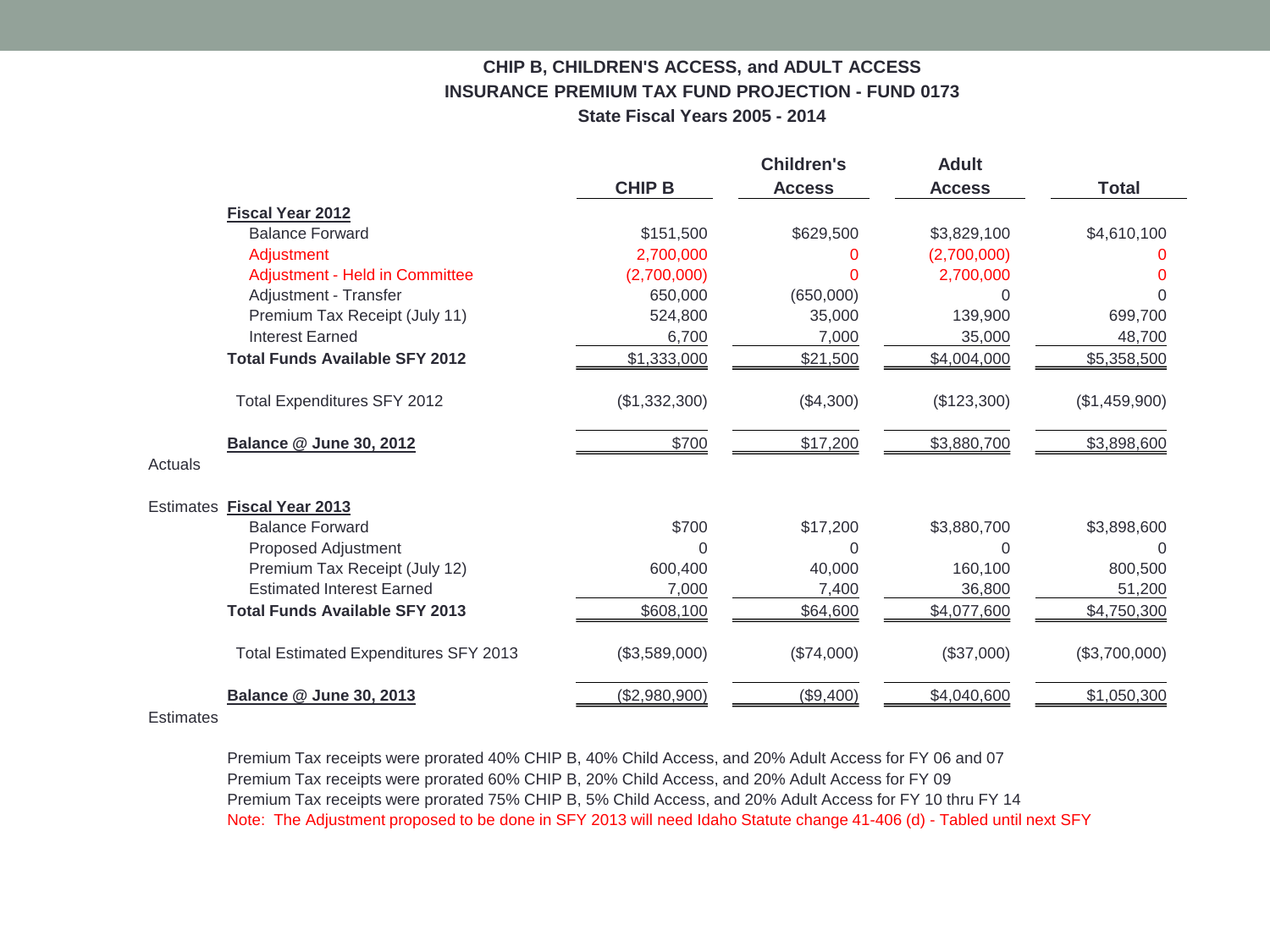# Potential Funding Options

- Amend Idaho Code 41-406(d) to allow available funds to be used to cover program expenditures as needed.
	- Currently prescribed at 80% for children and 20% for adult
	- Maintenance of effort through 2019 for CHIP short term fix only
	- Program changing/transitioning in 2014 with the exception of direct coverage
- Cover CHIP B portion (direct coverage) with State General Fund